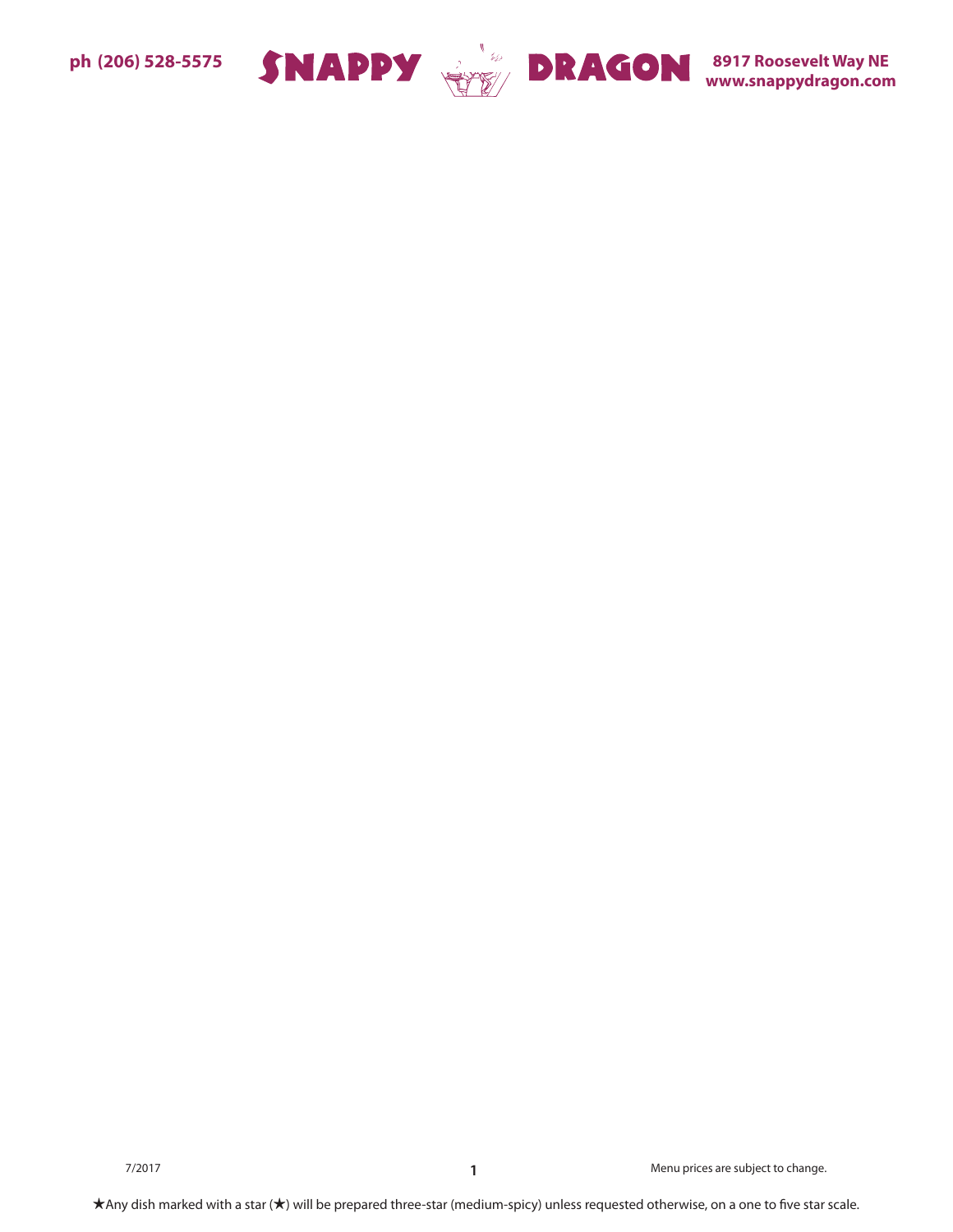## **ph (206) 528-5575**



## CLAY POT STEW

|             | Prawns, scallops, baby corn, mushrooms and water chestnuts<br>(This item must be ordered "without meatballs" to be gluten free.)                                                           |
|-------------|--------------------------------------------------------------------------------------------------------------------------------------------------------------------------------------------|
|             | Steamed tofu with Fen-si (thin bean starch noodles) and three kinds of mushrooms                                                                                                           |
|             | This homestyle broth overflows with delicious meats, vegetables, steamed tofu, fen-si<br>noodles and seafood (This item must be ordered "without meatballs" to be gluten free.)            |
|             | <b>MU SHU</b>                                                                                                                                                                              |
|             | (Gluten Free Mu Shu comes with three servings of white or brown rice, instead of pancakes)<br>Mu Shu is a recipe of cabbage, scallions, mushrooms, bamboo shoots and eggs sautéed together |
|             | Mu Shu Vegetable and egg (as described above)11.25                                                                                                                                         |
|             |                                                                                                                                                                                            |
|             |                                                                                                                                                                                            |
|             |                                                                                                                                                                                            |
|             | (Note: Pressed tofu cannot be guaranteed gluten free, so it is not listed here.<br>Hoisin sauce is NOT gluten free.)                                                                       |
| <b>RICE</b> |                                                                                                                                                                                            |
|             | With choice of beef, chicken, vegetables, OR (regular) pork,<br>(BBQ pork is <b>NOT</b> available gluten-free)                                                                             |
|             |                                                                                                                                                                                            |
|             | Contains an assortment of shrimp, beef, chicken and vegetables                                                                                                                             |
|             | Shrimp, eggs and scallions in a lightly-fried white rice<br>(Order "without pickled vegetables" for it to be gluten-free.)                                                                 |
|             |                                                                                                                                                                                            |
|             |                                                                                                                                                                                            |
|             | <b>STIR-FRIED NOODLES</b>                                                                                                                                                                  |
|             | Stir-fried fine rice noodles with choice of pork, beef, chicken OR vegetables                                                                                                              |
|             |                                                                                                                                                                                            |
|             | Stir-fried fine rice noodles with shrimp, chicken, beef AND vegetables                                                                                                                     |
|             |                                                                                                                                                                                            |

Stir-fried fine rice noodles with shrimp, scallops and squid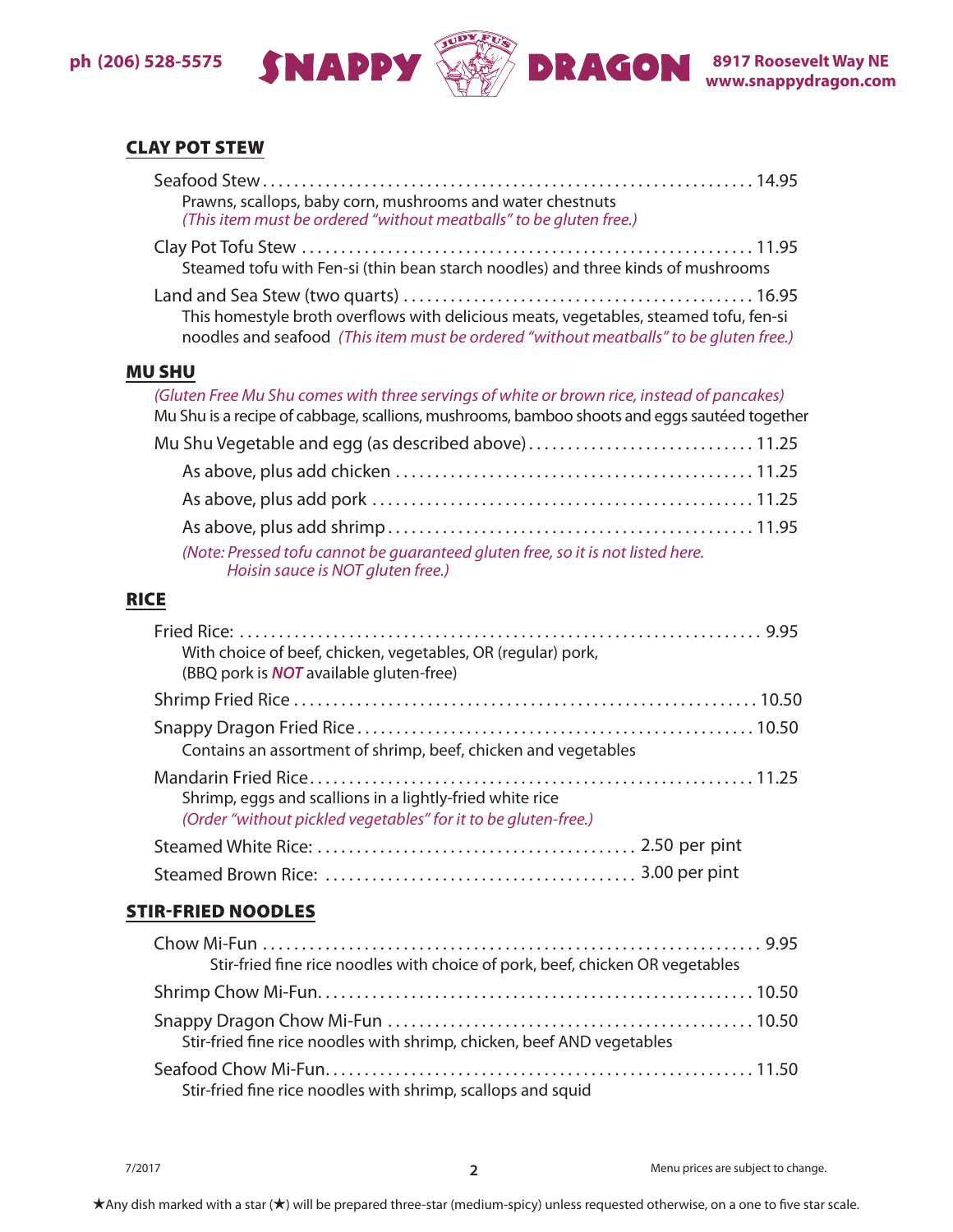

## **PORK**

| Shredded pork and bamboo shoots in spicy black bean sauce                                                                                                                                                                 |
|---------------------------------------------------------------------------------------------------------------------------------------------------------------------------------------------------------------------------|
| <b>BEEF</b>                                                                                                                                                                                                               |
| Spicy beef with green onions, on crispy rice noodles                                                                                                                                                                      |
| Beef with sweet bell peppers, onions and garlic                                                                                                                                                                           |
| Fresh ginger sautéed with bamboo shoots and beef                                                                                                                                                                          |
| Sliced beef in spicy black bean sauce, with a variety of vegetables                                                                                                                                                       |
| Beef with Broccoli OR Beef with Snow Peas and Water Chestnuts  11.55                                                                                                                                                      |
| <b>VEGETABLES AND TOFU</b>                                                                                                                                                                                                |
| Note: Fried tofu may have contacted oil that has contacted wheat.<br>Please specify "steamed tofu," if you wish to avoid this risk.                                                                                       |
| Broccoli, snow peas, mushrooms, baby corn, carrots, and more, stir-fried in<br><b>YOUR CHOICE of sauce:</b>                                                                                                               |
| <b>★Szechuan Sauce</b><br><b>Garlic Sauce</b><br><b>Black Bean Sauce</b><br>OR steamed and served with your choice of sauce on the side                                                                                   |
| ADD Fried or Steamed Tofu to this or any other dish (see Fried tofu note above) +2.50                                                                                                                                     |
| Spicy fried tofu with green onions, on crispy rice noodles (see Fried tofu note above)                                                                                                                                    |
| Garlic Sauce OR Black Bean Sauce available gluten free, but please<br>order "without almonds" to avoid risk of gluten contamination.<br>Original sauce not guaranteed gluten free, due to pickled vegetables and almonds. |
| *Ma Po Tofu (Szechuan Steamed Bean Curd) Rich and Spicy 9.95                                                                                                                                                              |
|                                                                                                                                                                                                                           |
| Fresh ginger sautéed with bamboo shoots and fried tofu (see Fried tofu note above)                                                                                                                                        |
| Fried tofu tossed with chili peppers, green onions and peanuts (see Fried tofu note above)<br>Order "without peanuts" to avoid risk of gluten contamination.                                                              |
| Tender cubes of steamed tofu, gently stir-fried with a variety of vegetables<br>and spicy Szechuan sauce                                                                                                                  |